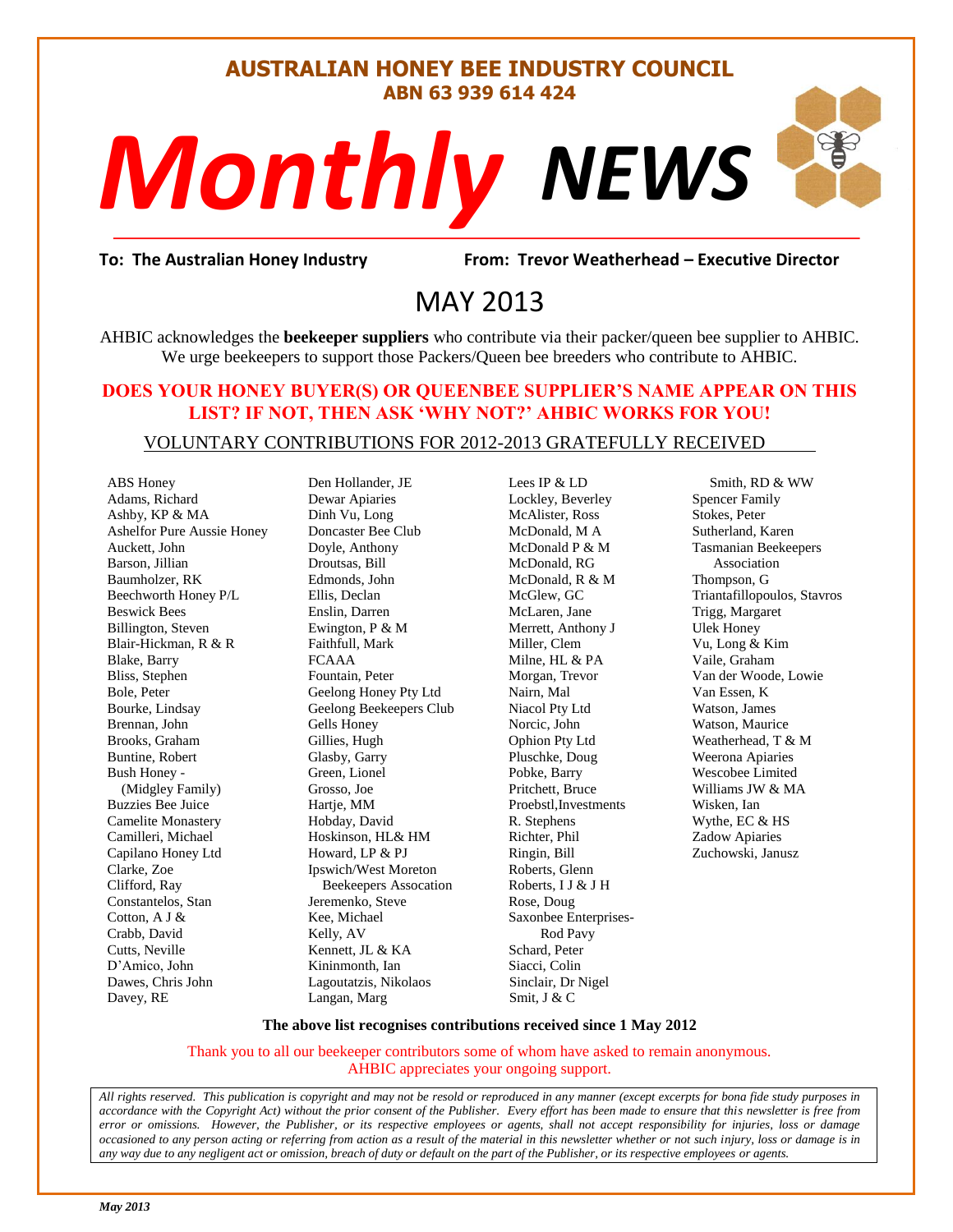#### **CONFERENCE DATES - 2013**

| <b>Tasmanian Apiarists Association</b>                |                    | $31$ May $-1$ June (Hobart) |
|-------------------------------------------------------|--------------------|-----------------------------|
| Victorian Apiarists Association                       | 5-6 June (Bendigo) |                             |
| Queensland Beekeepers Association                     |                    | 13-14 June (Warwick)        |
| South Australian Apiarists Association                |                    | 20-21 June (Renmark)        |
| WA Farmers Federation – Beekeeping Section            | 5 July             | (Perth)                     |
|                                                       |                    |                             |
| Australian Queen Bee Breeders Association             | <b>TBA</b>         |                             |
| Honey Packers and Marketers Association               | June               |                             |
| National Council of Crop Pollination Associations     | <b>TBA</b>         |                             |
| Federal Council of Australian Apiarists' Associations | 6 July (Perth)     |                             |
| Australian Honey Bee Industry Council                 | 6 July (Perth)     |                             |

#### **AGM**

The annual general meeting is being held in Perth on 6 July. The venue is:-

Country Comfort Intercity Hotel & Apartments 249-263 Great Eastern Highway Belmont WA 6014 Phone 1300 272 132 for reservations http://www.countrycomforthotels.com.au/perth/country-comfort-inter-city-hotel-perth/perth-

conference-venue/

The Western Australian Farmers Federation Beekeepers Section is holding their conference the day before, 5 July, to which we would encourage all AHBIC delegates to attend. A joint dinner will be held that night. Registration for the two days is on separate forms. Please fill out the forms and return them to the relevant address. Pre registration is important for catering purposes. Registration forms are at the end of this newsletter.

#### **LIVE BEE EXPORTS**

This continues to be a frustrating exercise.

AHBIC is still talking with the Commonwealth and Queensland Departments of Agriculture, Fisheries and Forestry on continued access to Canada and what we need to have the US market re-opened. Dr. Jeff Pettis reported to the NSW Apiarists Association conference at Merimbula that the US will review the situation when the pathogen survey is complete and that we also need to have some control area in place for the Asian bees.

#### **NATIONAL HONEY BEE DAY**

Successful days were held in Perth, Melbourne and Brisbane. Due to the length of this newsletter, I have held over reports and photos till the next newsletter.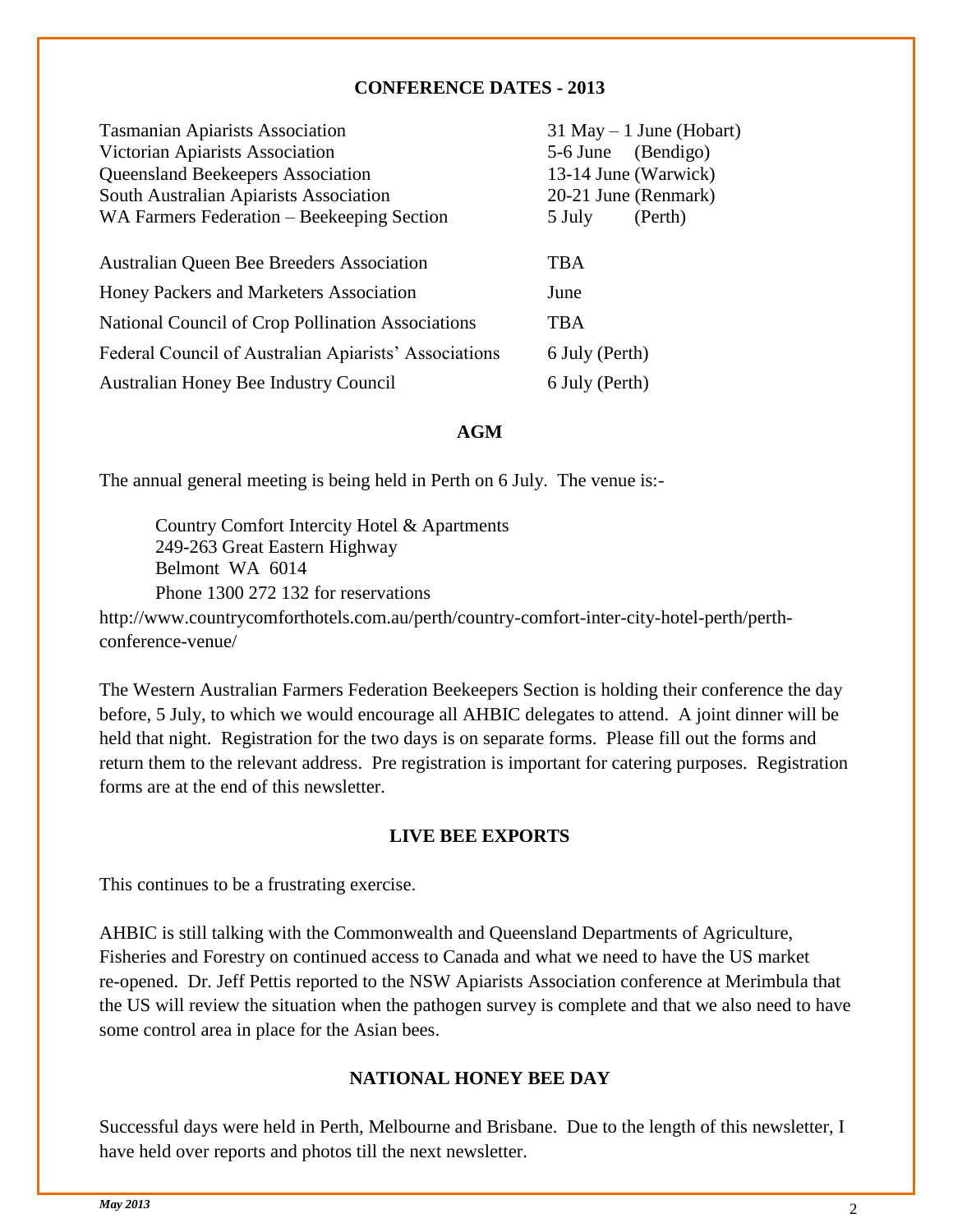### **GOODACRE AWARD**

### **Dr John Rhodes**

1991 when he took a redundancy.

The Goodacre Memorial Award was created to perpetuate the memory of the late Bill Goodacre. Bill provided 35 years of meritorious service to the beekeeping industry during his employ with the NSW Department of Agriculture. The award has historically been recognised as the peak national award bestowed upon individuals who have equally provided significant service to the Australian beekeeping industry.

Dr John Rhodes is a well deserving recipient of the Goodacre Memorial Award. John has been in the beekeeping industry for all of his working life, including forty years of service in the Queensland and New South Wales Department of Primary Industries (DPI). In 1962 John, who already had some years of beekeeping experience, was employed by Qld DPI as a "cadet" apiary officer. By 1976 John had risen through the ranks to become the Senior Apicultural Officer. He held this position in the Qld DPI up until

During his time in Queensland John travelled extensively for the beekeeping industry. This included study trips to the United States of America, United Kingdom, Austria, Germany, New Zealand, Thailand and Papua New Guinea. He also travelled extensively within Australia particularly into Northern Queensland and the Torres Strait Islands.

Some of John"s achievements while working for Qld DPI include;

- Rewriting the Queensland Apiaries Act and Regulations in 1979.
- Instrumental in forming the Australian Queen Bee Breeders Association in 1985.
- Part of the organising committee of the second Australian International Bee Congress held on the Gold Coast in 1988.
- Developed a monitoring program for exotic bee diseases in 1986.
- Involved in updating Qld DPI publication on Honey Flora in 1987.
- Appointed convenor of the Australian Horticultural Corporation working party to develop the Exotic Disease in Honey Bee Bill and contingency manuals for the control of seven exotic honey bee diseases in 1987.
- Writing the first Ausvet Plan for honey bees.
- Developed the Green Paper on the Apiaries Act for Qld in 1990

John then headed out to try commercial queen breeding. This venture did not work out due to a number of reasons including a series of poor seasons but anyone who knows John would recognise he is no sales man or self promoter. Prior to joining NSW Agriculture, John was still involved with studies for the good of the industry, including a project for the Rural Industries Research and Development Corporation (RIRDC) in conjunction with the Qld DPI on the Floral Resources of Value to the Queensland Beekeeping Industry.

John joined the NSW DPI on the 1<sup>st</sup> of April 1997 where he took up the position of Apiary Officer at Tamworth. John remained a Queenslander throughout his employment with NSW DPI travelling between Tamworth and his family in Queensland on the Sunshine Coast on a regular basis. John lost no time in successfully applying for and involving himself in a number of major research projects that eventually created quite significant international interest. John remained working at Tamworth until his retirement at the beginning of July 2008.

One of the most significant and notable of John"s projects was his investigation into what influenced the quality of commercially produced queen bees. This is an issue that is of major concern to commercial beekeepers. Some of this research was conducted to a back ground of sceptics on the value of such work. Factors such as the age of the queen at introduction to a production hive and her early performance success, the period for which the queen is receptive to mating, the effect of disease levels on queen survival, the impact of the drone fertility and factors affecting drone fertility including age, genetics, nutrition and sperm number, volume and

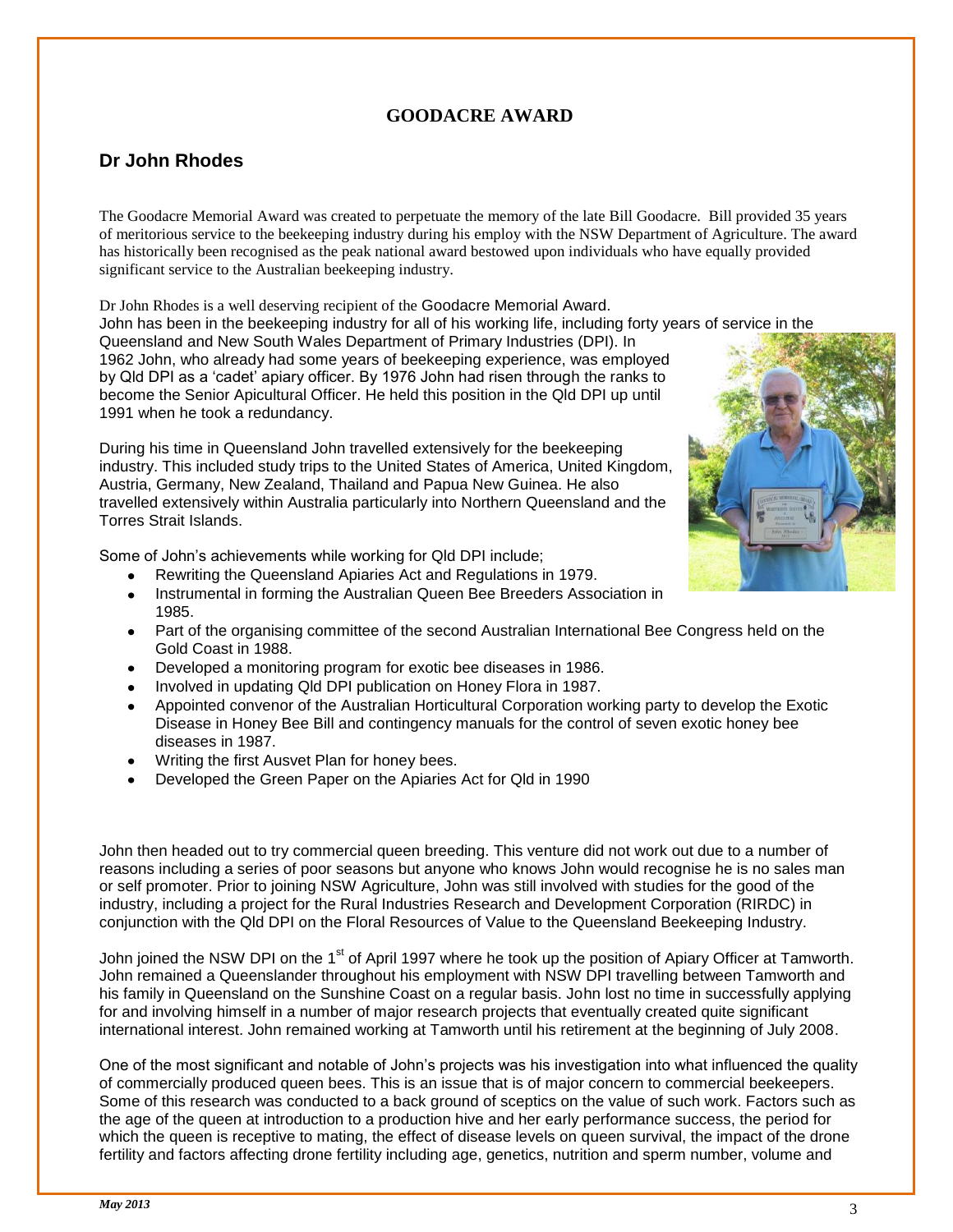viability were examined. This work was ground breaking creating significant international interest and has resulted in positive changes to the industry.

His study on the age of the queen at introduction to a production hive and their survival was published in Apidologie in 2004. It was also published by RIRDC "*Successful introduction and performance of queen bees in a commercial apiary*". Some commercial queen bee breeders now advertise that queen bees are sold at an older age reflecting the finding of John"s work.

Other work John was heavily involved with while with NSW DPI included:

- The management of AFB disease
- Development of competency standards for the bee industry on queen bee rearing and artificial insemination
- Quality assurance standards for the Australian bee industry.

Over the 1999-2000 season John conducted a research project that demonstrated honey bee pollination was responsible for a 16% increase in cotton yields which at the time equated to an increase of \$500 per hectare to the cotton grower. Flowering cotton crops are considered a threat to honey bees due to the use of harsh insecticides. However with the reduction in the use of insecticides, integrated pest management systems and the positive impact of the presence of honey bees demonstrated by John"s research, it is feasible that cotton growers will hire bee hives to pollinate cotton crops in the not too distant future. As a result of John"s research finding the University of Western Sydney took on a PhD student to investigate this field of study further.

His research with cotton led John to initiate meetings between the cotton industry and beekeepers to find pathways for both parties to work together. A web page was developed with the Cotton Research Corporation to allow cotton growers to become better informed about insecticide use to minimise any harm to honey bees in the area.

Two Primefacts of immense value to both the beekeeping industry and farmers on the impact of pesticides on honey bees were researched over quite a considerable time by John. They are available on the NSW DPI website with the titles "*Pesticides a guide to their effects on honey bees*" and "*Pesticides – reducing damage to honey bees*". John became very interested in the management of small hive beetles and worked tirelessly on the approval for diatomaceous earth to be used to help control this major pest.

On top of all this John was involved with all the activities that one participates in as an extension officer for NSW DPI. Some of these included co-authoring the NSW DPI Agskills book on Beekeeping; the writing of information sheets on a range of topics (Primefacts); presentations at numerous field days, meetings and conferences; co-presenting departmental short courses in beekeeping; plus answering a multitude of mixed and varied enquiries over his 11 years while working in NSW not to mention his previous years in Qld.

In addition to John"s always meticulous approach to each project that he undertook, the hallmark of John"s work throughout his career has been his outstanding ability to convey to his audience, through the written word, the results of his research and other work. His command of descriptive language reveals the keen, analytical mind of a competent investigator, some what at odds with his quiet, intelligent demeanour.

Throughout John"s career his academic achievements are notable graduating with a Bachelor of Science in Entomology from the University of Queensland in 1969. Always keen to further his knowledge and skills regarding bees he completed a Master of Science in Entomology at the same university in 1982 and when most are ready to relax and retire John"s quest for knowledge continued completing his PhD in 2011, well after he had officially retired. The title of his thesis *Quality of commercially reared queen and drone honey bees in Eastern Australia*, summed up John"s particular passion and dedication for this notable area of study.

Many of John"s major achievements have been mentioned but this was only part of John"s contribution to the Australian beekeeping industry. John was a very humble and quiet man who was never about selling himself or his achievements even though these were well worth publicising. Because he was so quiet he was affectionately nick named Rowdy by many beekeepers in the Tamworth region.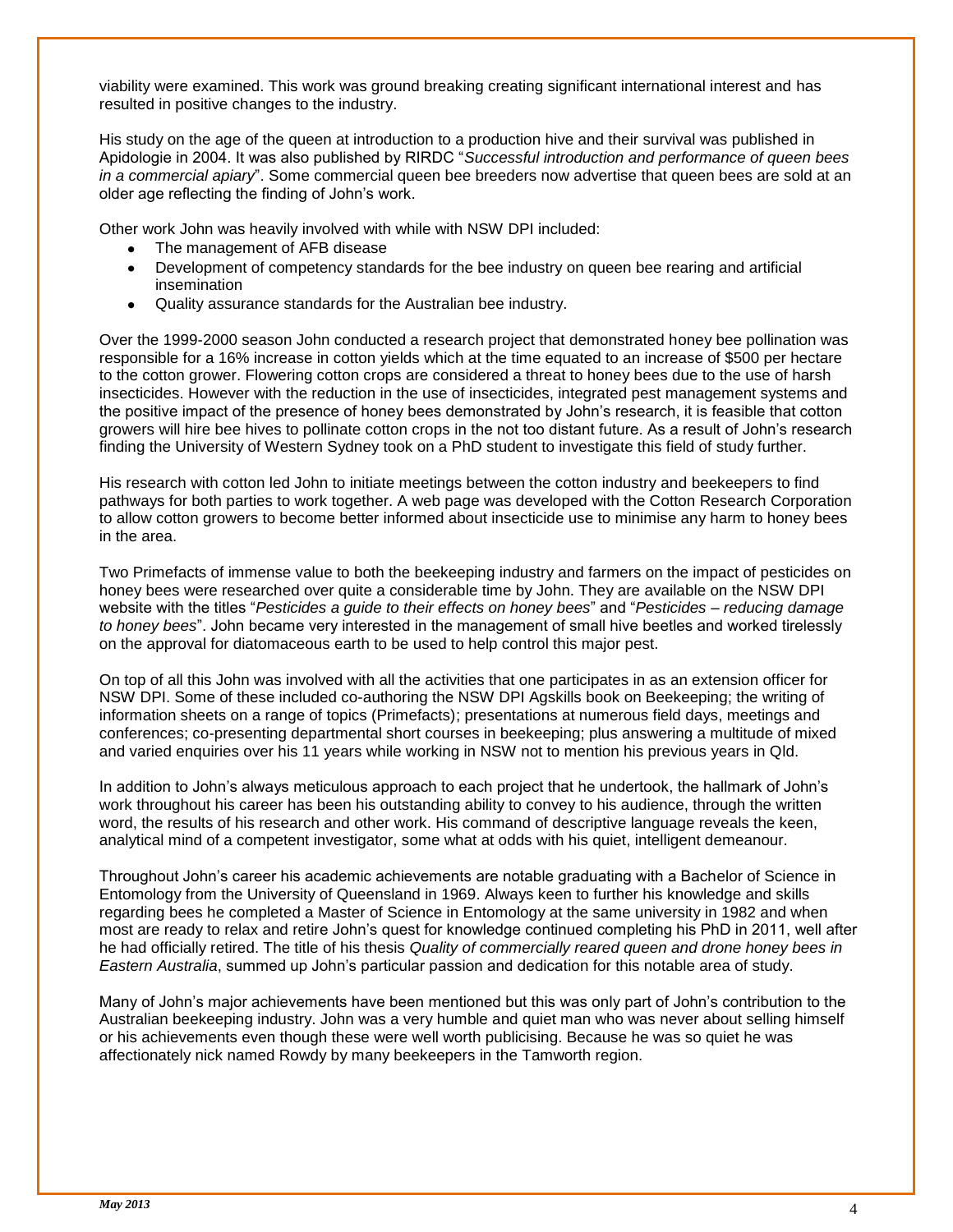#### **SEASONAL REPORT**

#### **South Australia – Keith Gibbs**

The West Coast Stoney Mallee (Eucalyptus diversifolia) is doing very well. Bees have bred well and are getting surplus honey. The Mid-North, Riverland, South East are fairly dismal – bees are going backwards fast.

The Fleurieu Peninsula has built bees on Stringy Bark (Eucalyptus baxteri) and may produce some honey on Cup Gum (Eucalyptus cosmophylla) if it stays warm. We've had a very dry and unseasonably warm Autumn (28<sup>o</sup>c and sunny as we are writing this  $-7<sup>th</sup>$  May).

Next major move will be Almonds for most – let's hope the bees hold up for suitable for almond pollination.

Prospects for next year are very patchy. Blue Gum (Eucalyptus leucoxylon) is budded in small pockets but not generally.

The bugs have beaten us with Salvation Jane and it looks like this won't produce any more in the near future as the bugs are eating from the roots to the flowers and everything in between (a win for biological control but no such good news for the bees).

#### **Queensland - May 2013 – Bill Winner**

Gum Topped Box yielded reasonably well with just a little Red Ash in support and little tainting from the Ash.

Spotted Gum is mainly being looked at for breeding conditions with no reports of a honey crop as yet. Yapunyah in the Channel Country is yielding well on very dry conditions. Protein supplements are being tried in attempt to maintain colony strength. More rain is needed to stimulate ground flora, if it occurs areas of the Channel Country will produce good yields of honey. A lot of hives have been moved to the West.

Narrow Leaved Ironbark is a strong possibility for late winter and spring.

The South Eastern area of Queensland has had some good summer/autumn rainfall and as a result prospectsfor the coming spring and summer are good. Gums in particular are carrying bud.

Colonies are going into winter in good condition.

Some larger suppliers have limited stock on hand that should be delivered to packers by the end of the financial year.

#### **Victoria May 2013 - Bob McDonald.**

Autumn weather has remained very dry with no useful rain falling anywhere in the State until mid May. The rains, although general across the State, were lighter than hoped for i.e. 5 to 10mm through the North West Mallee, 10 to 20mm through the Wimmera and Northern Plains. The South West, South, North East and Gippsland all enjoyed higher levels, with a couple of these latter areas receiving substantial rains.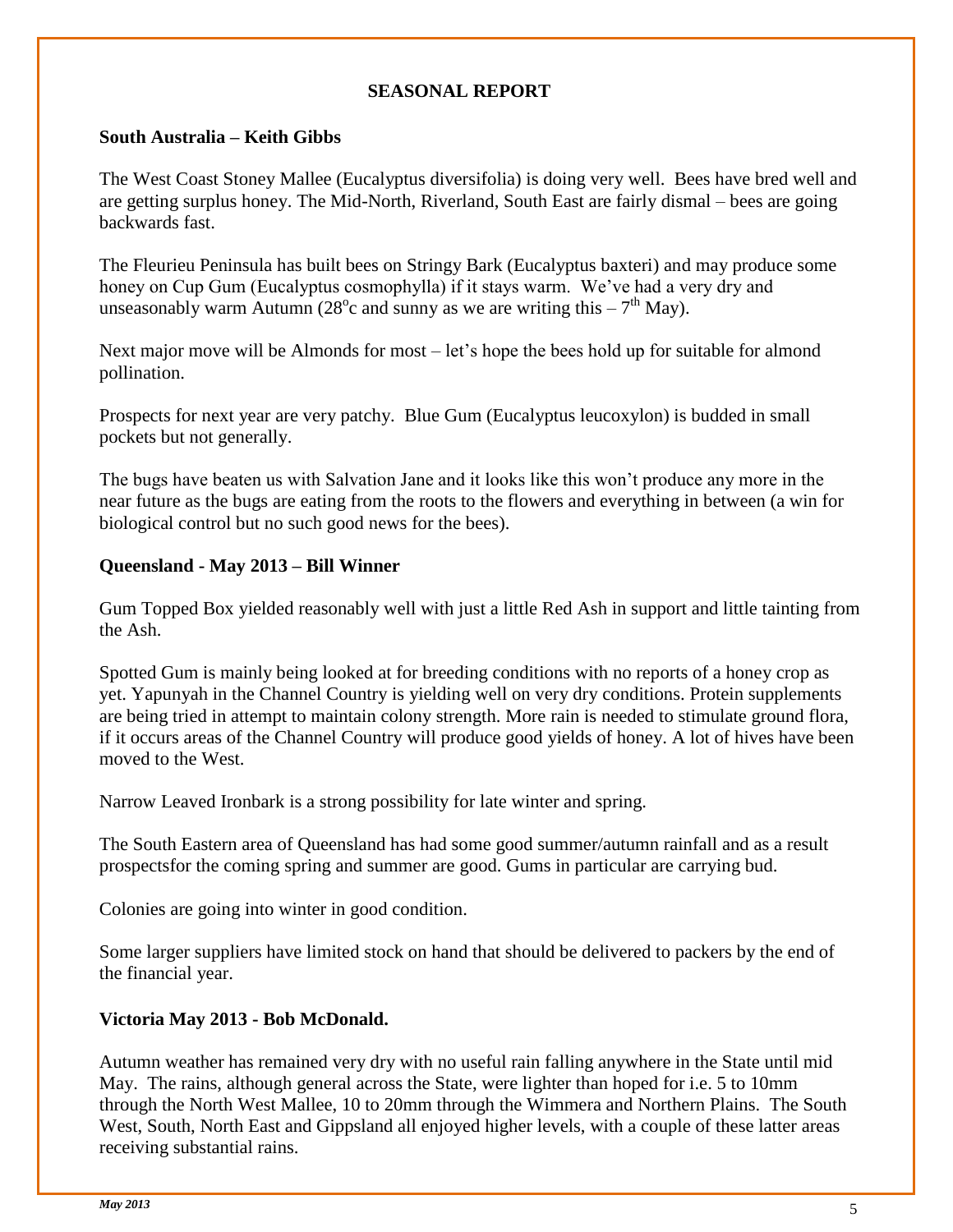Farmers are sowing crops, including Canola, so good follow-up rains are urgently needed to establish these and early spring flowering weeds.

Grey Box (*Euc. microcarpa*) has ceased flowering. Generally, beekeepers have got bee hives with sufficient stores for winter with Grey Box in the Eastern part of the Box-Iron Bark belt of forest yielding better than elsewhere with, in some cases, excess honey being extracted.

Pollen has also been in short supply during Grey Box flowering and beekeepers have resorted to feeding more pollen supplement than usual.

More Yellow Gum (*Euc. leucoxylon)* has started flowering during April than I expected and has helped bee hives to top up with winter stores.

Mugga Iron Bark (*Euc. sideroxylon)* has started flowering in the North East and is yielding, but the nectar is very thin and beekeepers are hoping for a few frosts to thicken-up the nectar.

Black Box (*Euc. largiflorens)*flowering along the Anna-Branch of the Darling River seems to have settled down and bee hives moved in later have not had any losses of field bees, as had happened before. Production of surplus honey has improved. Pollen has also been in short supply from the Black Box.

. **Future:** Until we get some good continuing rains to set spring flowering ground flora growing, the spring prospects are a little vague.

Yellow Gum, although many trees are flowering, will carry into the spring. The best budding is on large trees in the open, along roads etc. with not a lot of buds evident in within the forest system. White Mallee (*Euc. gracilis)* in the North West is also well budded and flowering early.

Hill Gum *(Euc. blakelyi)* in the North East is well budded for spring flowering and usually provides good breeding conditions, and can provide surplus honey under favourable conditions.

**Summer:** Red Gum (*Euc. camaldulensis)* is well budded along some of the river systems. Murrumbidgee River and many of the smaller rivers that flow across the Riverina Plains (NSW) are heavily budded. Budding along the Murray River is good from about Robinvale downstream. The bud appears to be very patchy upstream from Robinvale, with no budding in places. This is the same across Regional Victoria.

Yellow Box *(Euc. melliodora*) is well budded in places.

### **Annual crop report 2013 Tasmania – Lindsay Bourke**

#### **Honey production up**

What a year this has been! Tasmania's 2013 honey production is up from the last two years and almost back to an average year, thanks to the good Manuka and stringy bark harvests, the latter in the south of the state.

The cupboards were bare of leatherwood after last year and this almost average year will help our packers refill their honey houses.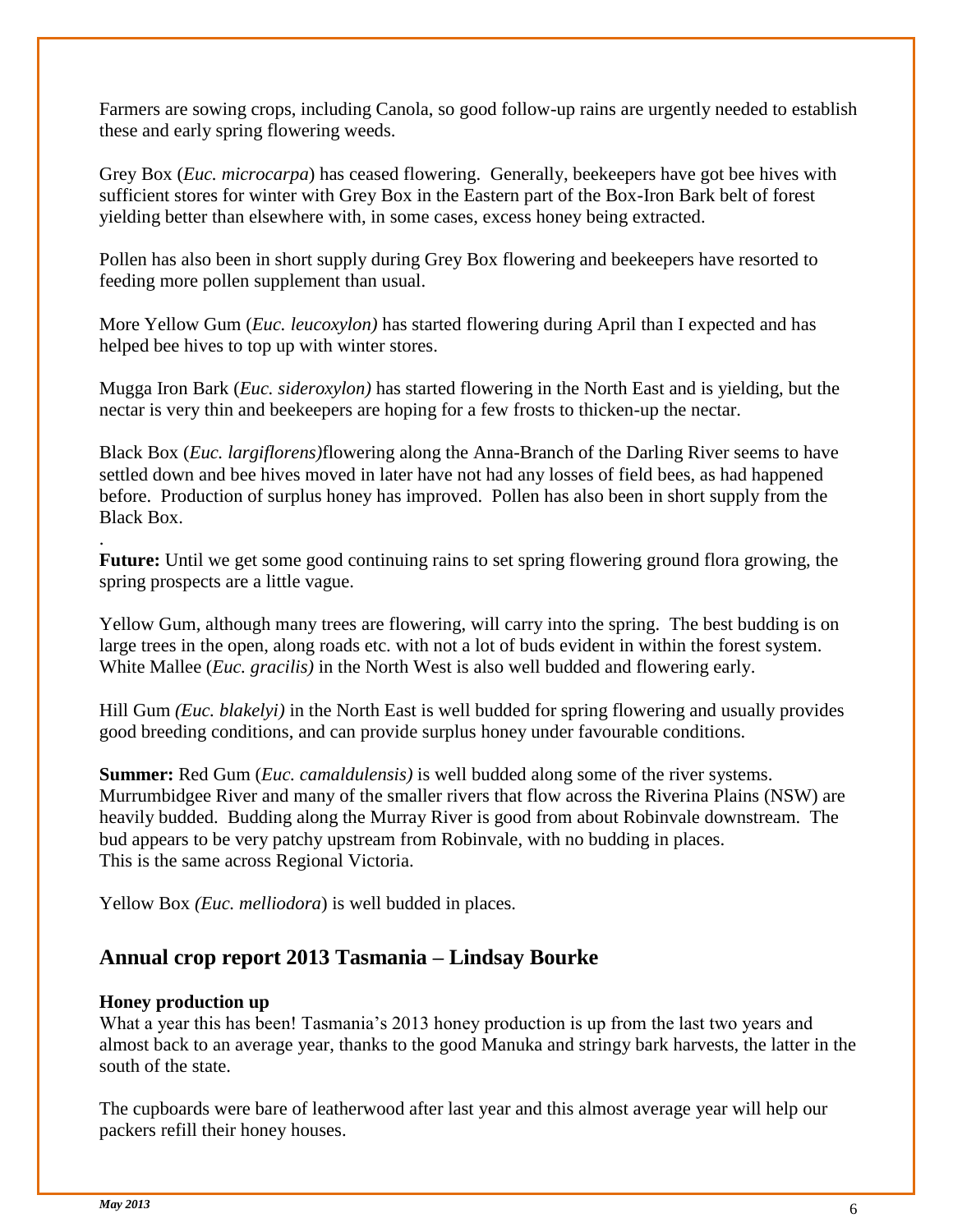#### **Honey prices holding**

Honey prices are holding, well above mainland prices and sales are soaring especially in Asia and our crop pollination opportunities are enormous. Tasmania as a bee-keeping state is very fortunate. After two very poor seasons, we are now back in clover.

#### **Active honey group**

Tasmania continues to produce good crops of active Manuka honey but some of our leatherwood is also active. We need to promote this more because we could put our active leatherwood on an even higher pedestal and get an even better return.

#### **GM-free and PAs**

All Tasmanian politicians support a GM-free State as almost anything associated with GM is detrimental to sales. Tasmanian honey is also fortunate in that it does not contain Pyrrolizidine alkaloids (PAs) that exist in plants like Salvation Jane. The European Union has put low limits on PAs in honey. Our non-GM status and our continuing non-PA readings mean that we are a most fortunate State as we can continue to get higher prices for our honey throughout the world.

#### **Northern NSW Crop Report – Casey Cooper**

Limited rain during the last few months has seen the north of the State return to dry conditions once again.

Beekeepers that worked autumn stringy bark have bees in fair condition for winter honey flows.

Small patches of white box budded well with warmer weather has produce some honey though bees will need a good pollen source in early spring.

Yellow box budded well for next year with the dry and warm autumn considerable amount of trees are flowering now.

Channel country reported to be give good honey with fair rain in last week should promote pollen plants for the spring .

Planting of canola has been limited due to the lack of autumn rain.

#### **Central NSW Crop Report – Mal Porter**

I was elected onto the state executive at the 2013 conference, and one job in this role was for me to do a crop report.

As I have been on a six week holiday overseas and down to Merimbula for our state conference I haven't been available to look at many conditions. All I can say is that since the new year the conditions around the area that I work in has been less favourable than liked. The red stringy which was looking to possible build bees for coming Autumn and Winter months was a big letdown where it was budded, as it only had a light budding in some areas.

Yellow Box which was looking to be a reasonable budding for this new honey season is flowering now in most places.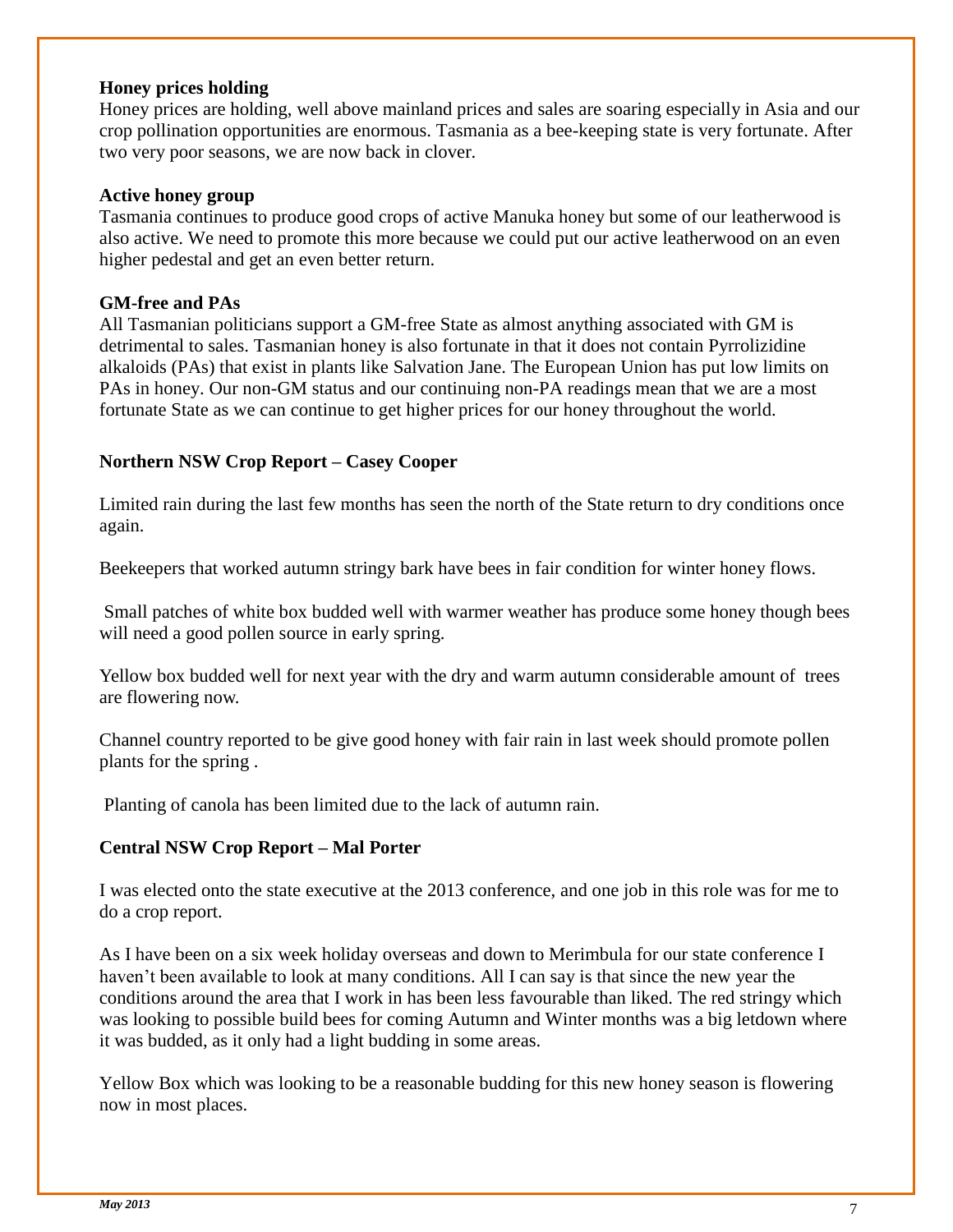I have been talking to the farmer I go to for canola and he didn't start sewing canola until the 8-5-13 which is late.

Most of us would have got our bees ready now to go to the almonds at the end of July. With some more rain over the winter months any trees that are carrying bud now may be beneficial in the warmer months. It may even be a weed year, so until I get out and about and see what the prospects are this will have to do for now.

#### **AGM ELECTIONS**

Lindsay Bourke has indicated he will be stepping down at this upcoming AGM so we will need to appoint a new Chairman.

Eddy Planken resigned as Deputy Chairman. There will need to be a new Deputy Chairman appointed.

The two year term of Ian Zadow and Rod Pavy as Executive members has expired. They are eligible for re-election. If Trevor Weatherhead is appointed as Executive Director, he will need to resign from the Executive and there will be a one year term to complete by an elected person.

Please consider accepting nomination to one of these positions.

#### **CONDOLENCES**

Linda Manning reported:- "I am sorry to report that Alan Kessell passed away last night (25 May) while he was watching his favourite show, Heatbeat, on TV with Margaret. He suffered no pain. A family member told me that they expect his funeral will be Friday or Saturday - it will be announced in The West Australian.

Alan was the state's Senior Apiculturist for many years until 1989 when he retired. He then stayed in contact with the industry through WA Beekeepers' Association. He resigned as secretary of WABA two days before he died."

I would also report that Heather Rice, wife of Norm, passed away on 28 May. Many will remember Norm as one who pioneered the use of AI in queen breeding, pioneered the export of packages and did a lot of good work for the Queensland Beekeepers Association.

Heather had not enjoyed the best of health in recent years and had been confined to a nursing home where Norm visited her almost every day.

I am sure all beekeepers Australia wide would join in passing on condolences to the families of Alan Kessell and Heather Rice.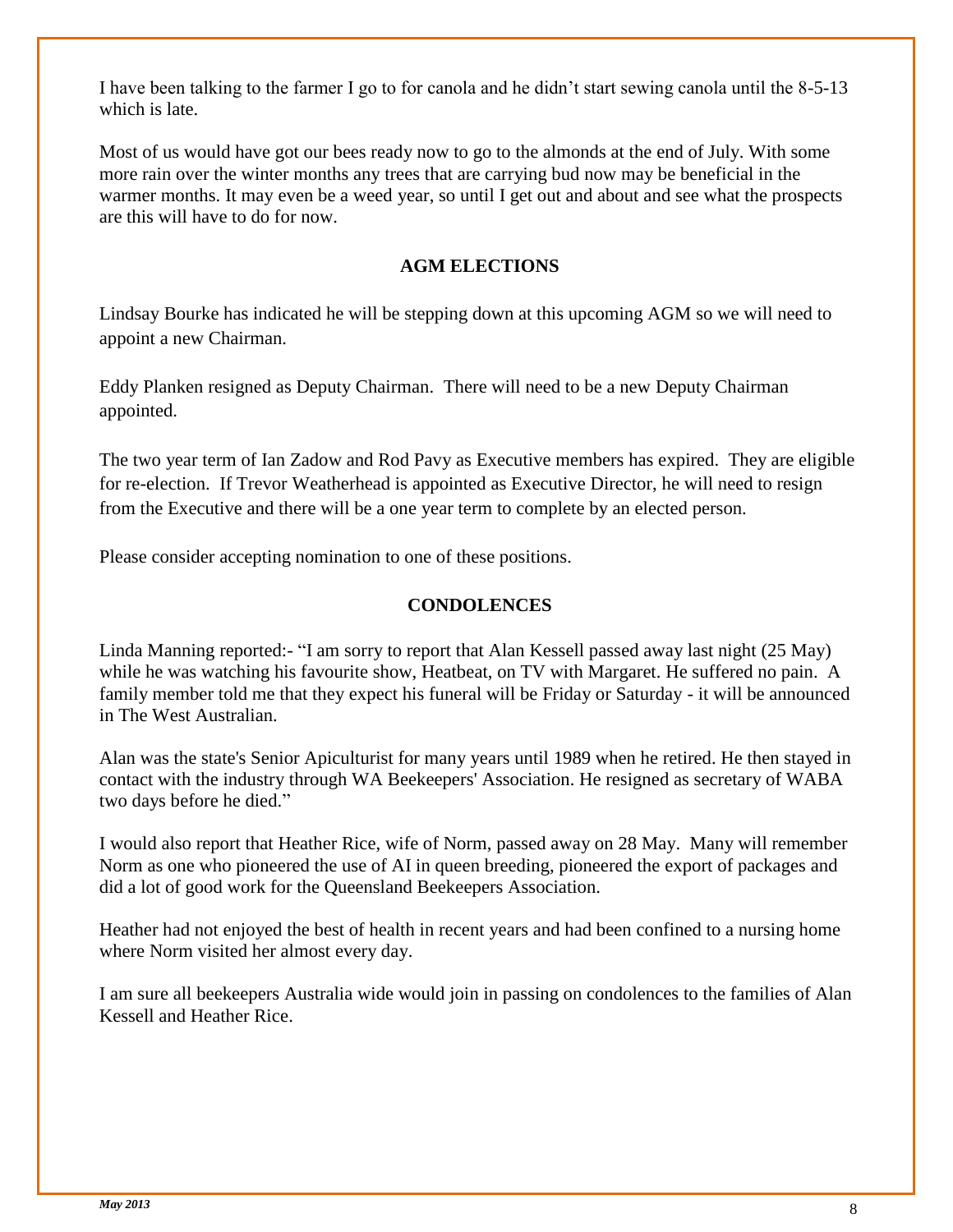#### **VOLUNTARY CONTRIBUTIONS FOR 2012-2013 GRATEFULLY RECEIVED**

# **AUSTRALIAN HONEY BEE INDUSTRY COUNCIL INC (AHBIC)**

ABN: 63 939 614 424

 **PO Box 4253 Phone: (07) 5467 2265 Raceview Qld 4305 Email: ahbic@honeybee.org.au**

# **TAX INVOICE/RECEIPT**

|               | Yes I wish to support my industry                             |                                                                                 |
|---------------|---------------------------------------------------------------|---------------------------------------------------------------------------------|
|               | Up to 50 hives $= $50.00$<br>ப                                | $\Box$ 51 and over hives = \$1.00 per hive                                      |
|               |                                                               |                                                                                 |
| Name:         |                                                               |                                                                                 |
| Address:      |                                                               |                                                                                 |
|               |                                                               |                                                                                 |
| Email:        |                                                               |                                                                                 |
| Phone:        |                                                               |                                                                                 |
| Please circle |                                                               |                                                                                 |
| yes / no      | Please publicise my name on the front of the AHBIC Newsletter |                                                                                 |
| yes / no      | I would like to receive the AHBIC Annual Report               |                                                                                 |
| yes / no      |                                                               | Please acknowledge this voluntary contribution with a receipt (email preferred) |

Your contribution can be paid by **CHEQUE** (or Money Order) or **DIRECT DEPOSIT**

**CHEQUE** \$ ........................................ Please include this form with your Cheque or Money Order.

#### **DIRECT DEPOSIT**:

#### **Account Name: Australian Honey Bee Industry Council Inc**

**Bank: Commonwealth Bank, Maroubra Junction, NSW.**

**BSB: 062 198** 

Account No: 1022 2090 When paying by Direct Deposit

 please **\* quote your Company / Name as the Reference** and **\* email your details** (as above) to: ahbic@honeybee.org.au

**Thank you for supporting AHBIC to continue supporting** *your industry* **at a** *national level***. It is gratefully appreciated.**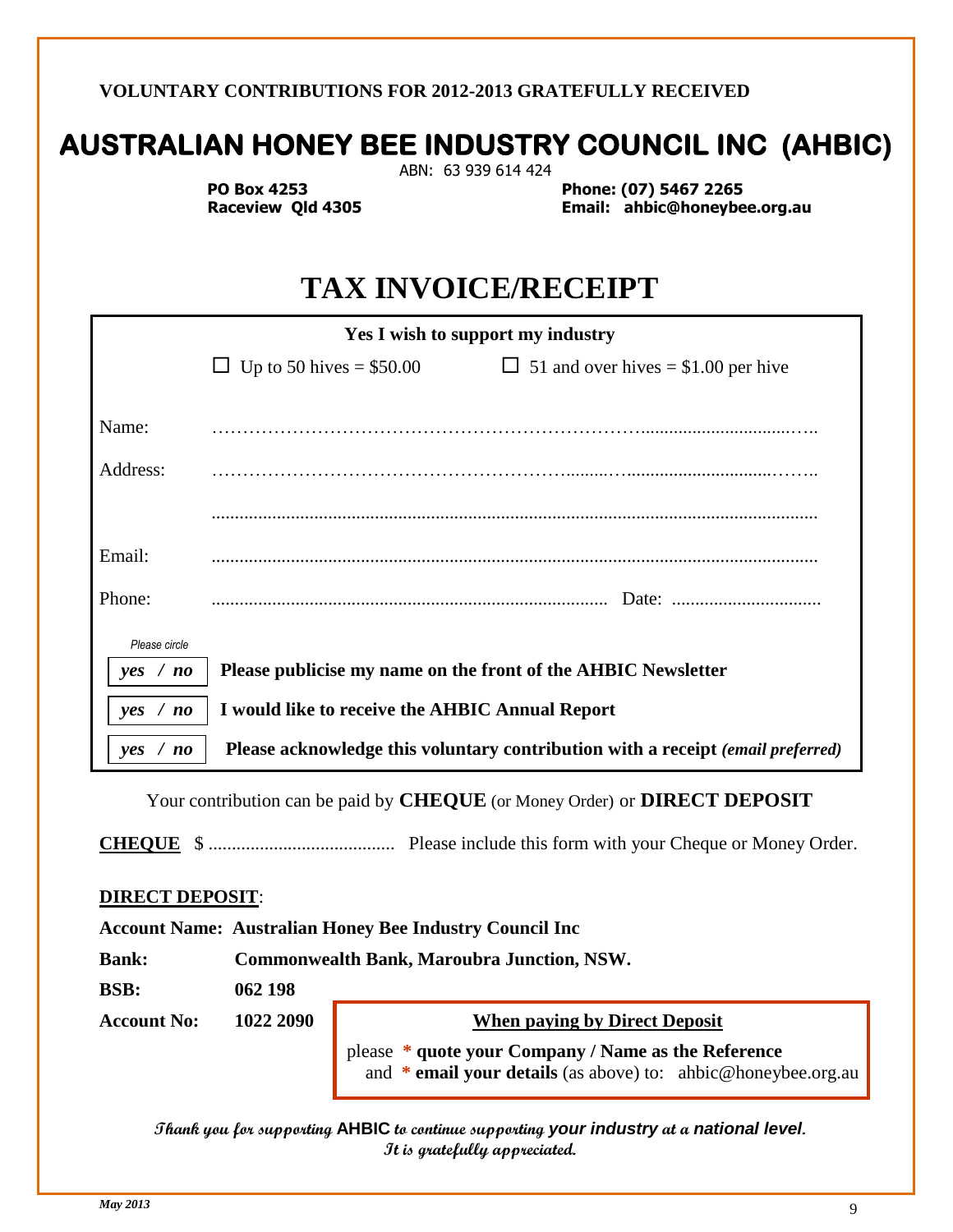| Australian Honey Bee Industry Council Inc |  |  |  |
|-------------------------------------------|--|--|--|
|                                           |  |  |  |



P.O. Box 4253 Phone: 07 5457 2265<br>Raceview Old 4305 Email: ahbic@honev Email: ahbic@honeybee.org.au

# 2013 Annual General Meeting

**Saturday 6th July 2013** 

Country Comfort Intercity Hotel & Apartments, 249 -263 Great Eastern Highway, Belmont WA 6014

|                  | <b>Registration Form</b><br>(for Saturday 6 <sup>th</sup> July ONLY)      |
|------------------|---------------------------------------------------------------------------|
|                  | Registration includes - Morning & Afternoon Tea and Lunch                 |
|                  | yes/no AHBIC Delegate Cost: Free                                          |
|                  | yes / no Non Delegate Cost: \$60.00 (includes GST)                        |
| <b>Name</b>      |                                                                           |
| <b>Address</b>   |                                                                           |
|                  |                                                                           |
| <b>Phone No:</b> | <b>Email:</b> Email:                                                      |
|                  | <b>Please have Registration and Payment to AHBIC</b><br>by 24th June 2013 |

*to AHBIC and post to:* **Account Name: AHBIC**

### Payment by Cheque **Payment by Direct Deposit**

(please include this form)  $(please post  $OR$  email this form to AHBIC)$ 

*Please make cheque payable* **Bank: Commonwealth Bank P.O. Box 4253****BSB No: 062 198 Raceview Qld 4305****Account No: 1022 2090**  *Please use your NAME as REFERENCE*

#### **Registration & Payment:**

*WAFarmers Beekeepers AGM and Industry Dinner* (*at above venue*) on Friday 5<sup>th</sup> July requires  $\bullet$ registration & payment to:

WAFarmers - Phone: 08 9486 2100 Email: [reception@wafarmers.org.au](mailto:reception@wafarmers.org.au)

AHBIC Meeting on Saturday 6<sup>th</sup> July, requires registration & payment to AHBIC